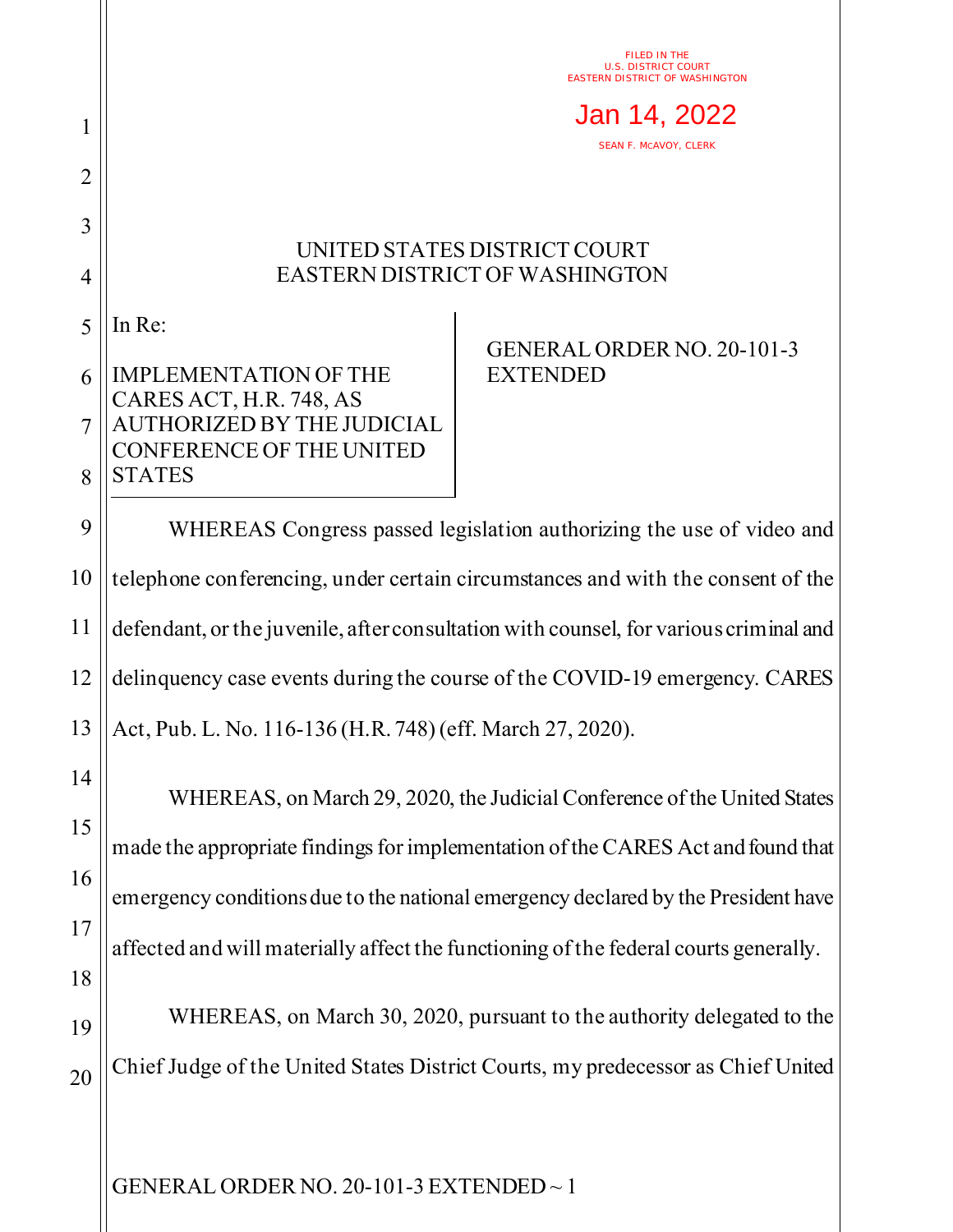1 2 3 4 5 6 States District Judge for the Eastern District of Washington entered, sua sponte, General Order 20-101-3, Implementation of the CARES Act, which, effectuated, inter alia, the use of video conferencing, or telephone conferencing if video conferencing is not reasonably available, for certain criminal proceedings and events. This General Order was extended for additional 90 day periods on June 26, 2020, September 18, 2020, December 8, 2020, February 24, 2021, June 17, 2021, and again on October 20, 2021.

According to the CARES Act, the chief judge must "review the extension of authority not less frequently than once every 90 days until the earlier of—(i) the date on which the chief judge (or other judge or justice) determines the authorization is no longer warranted; or (ii) the date on which the emergency authority is terminated under paragraph  $(5)$ ." § 15002(b)(3)(B).

As Chief United States District Judge for the Eastern District of Washington, I have conducted such review and find that an extension is once again warranted.

**ACCORDINGLY, IT IS HEREBY ORDERED** that General Order 20- 101-3 is **EXTENDED** for another 90 days from today.

1. Pursuant to § 15002(b)(3) of the CARES Act, this extended authorization will remain in effect for 90 days unless terminated earlier. If emergency conditions continue to exist 90 days from the entry of this order, this

GENERAL ORDER NO. 20-101-3 EXTENDED ~ 2